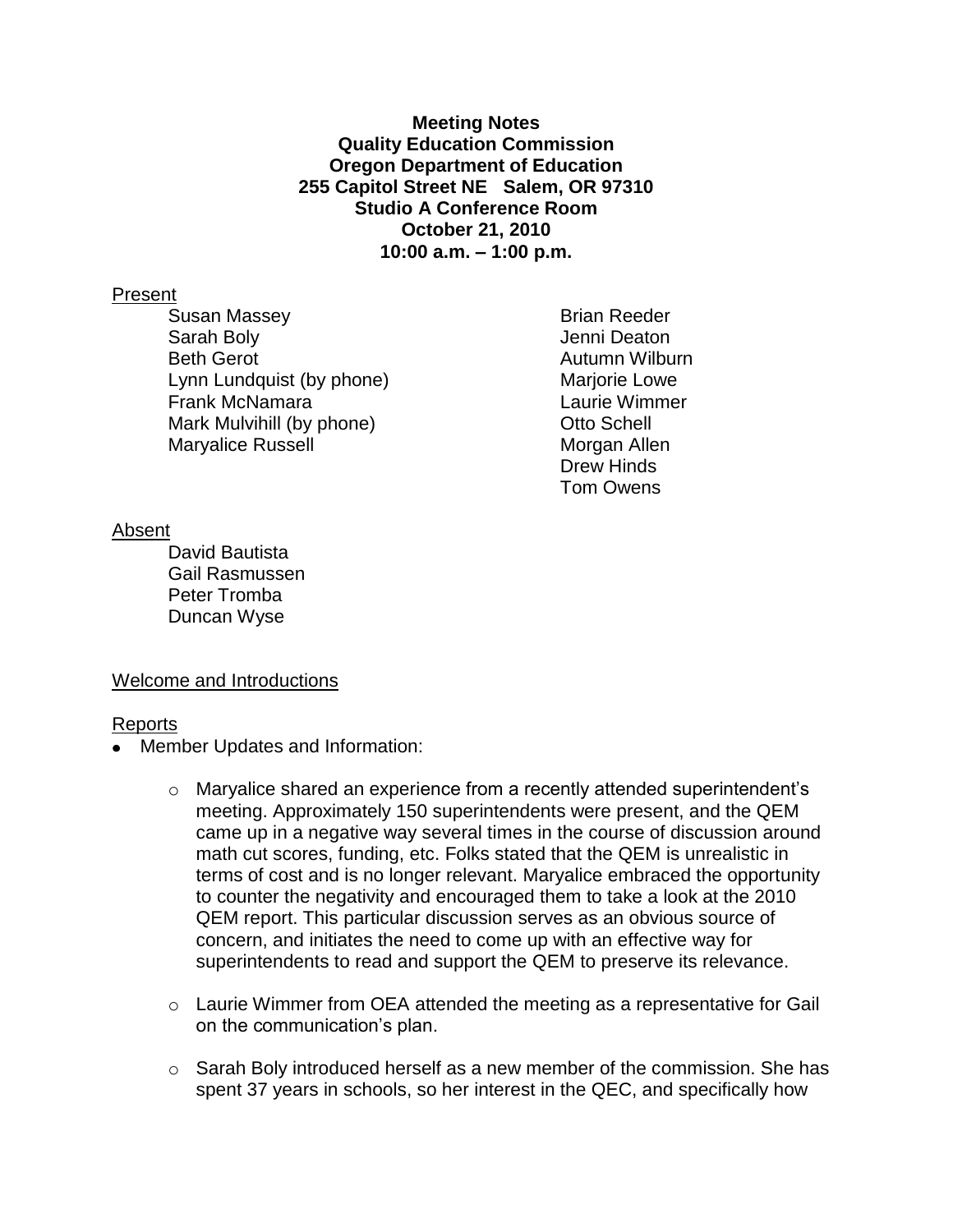resources are allocated, is rooted in her education background. Sarah started her career as a teacher and then moved into high school administration; she was instrumental in starting Westview High in the Beaverton School District, and also worked at Southridge High School, where she was asked to come back and assist with aligning practices and resources.

- Legislative Update: (Autumn Wilburn)
	- o During September legislative days, ODE submitted reports to both Education policy committees.
	- o The Emergency Board met regarding "buybacks" for education (and other) program areas.
		- \$1.3 million was the September allotment reduction for state Head Start (3-5 yr olds) programs; the legislature "bought back" the reduction, so those programs won't be cut through the end of the year
		- **51.3 million was the September allotment reduction for state EI/ECSE** (early special education) programs; the legislature "bought back" the reduction, so those programs won't be cut through the end of the year
		- \$30,000 was the September allotment reduction for Early head Start (0-3 yr olds); legislature "bought back"
	- o ODE is in the middle of meeting deadlines:
		- Legislative council for bill drafts
		- Bills have been drafted and are being sent out for review internally
	- $\circ$  December 15<sup>th</sup> is the deadline for ODE to decide on bills to introduce; legislature has until December  $30<sup>th</sup>$  to make up their minds.
	- o The budget presents a \$3.3 billion hole for the next biennium.
	- $\circ$  Next budget forecast scheduled for November 19<sup>th</sup> (referred to as "December" forecast even though it's issued in November…)
	- o ODE prepared a budget exercise for the outgoing Governor from the question: "If you had \$7 billion, how would you use?"
		- Answers will be used as a guide in the recommended budget
- Governor's Office Update (Marjorie Lowe)
	- o Work is currently concentrated on the budget process.
	- o This is a frustrating time, at the state and local level.
		- Attempting to balance dire budgets to have the least damaging effects on students
		- **Trying to avoid permanent loss so we will be ready for a rebound**
	- o Brian asked if other agencies receive the same scrutiny that K-12 education does.
	- o Margie answered that many do; other agencies, such as healthcare, are based on long-established practices or costs. Often there are federal laws that dictate on behalf of the recipients for other agencies. K-12 does not have the same protections for expenditures.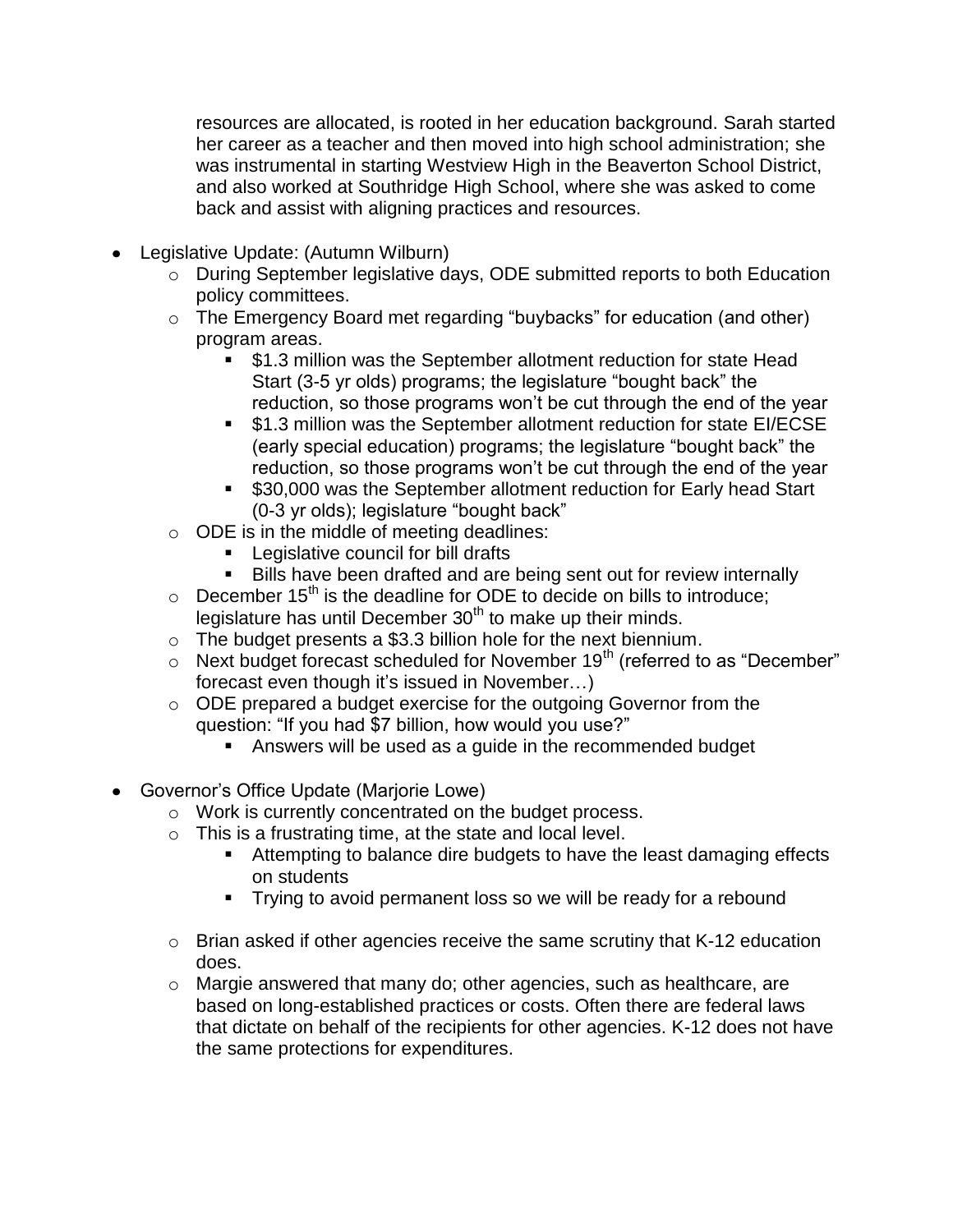- o Beth wondered if any effort was being made to bring budget shortfall assumptions to a common base, as differing stories being released by school districts can be confusing for the public to understand.
- o Morgan mentioned that OSBA, as well as COSA and others, have been using the \$5.8 billion figure for K-12 Education budget in 11-13 (taking into account the latest September revenue forecast for 11-13, subtracting Higher Ed and CCWD). More will be known after December and March forecasts.
- o Laurie shared that OEA is advocating for an increase in the percent of the total budget, so we "raise the water for all boats" and not take money away from other groups.
- o Maryalice asked Brian what his thoughts were on moving from "per pupil" to more of a case-load system.
- o Brian mentioned that we do in a sense split up by case load for certain student categories, with the variable being how much money for each student group. Unfortunately, education is considered one of the more flexible agencies compared to others when the budget falls.
- o Morgan added that legislatures have a difficult time reducing money for sectors such as Human Services that receive matching federal dollars.
- o Changing how K-12 services are delivered is always a hot topic of discussion
	- As far as consolidation as a form of changing service delivery, there are questionable results regarding the benefits of consolidating, especially in rural areas.
- o From a big picture perspective, Maryalice asked if focus seems to be on time (getting all students through high school in 4 years or less), or truly on preparing students for future and higher education, as some students require  $a$  5<sup>th</sup>, and sometimes a 6<sup>th</sup>, year of high school to be prepared for their future.
- o Brian brought up schools that offer the "super diploma" for students, which virtually allows them to attend a community college for the first year free, as schools still receive money from the state school fund for the students. This situation represents the other side of the coin for extended options.
- $\circ$  Margie presented the issue of how hard it is to stay fair with funding allocations across all of Oregon's school districts, community colleges and universities, especially when schools offer programs such as this "super diploma"
- o Susan mentioned the need to bridge K-12 and community colleges to break down this firewall.
- o Margie also stated that some students who fail to maximize their resources in high school think they can "catch up" at community colleges, which transfers to a resource cost at the college level.
- o Sarah introduced the thought of QEC implementation strategies.
- o Mark projected that the thinking for QEM needs to change from standard brick-and-mortar; ask questions regarding online learning, dual enrollment, and "what is a high school student?" This is an opportunity for the system to examine how business could be done more efficiently and effectively.
- o What does it cost to virtually educate a child? Compare the costs of different deliveries.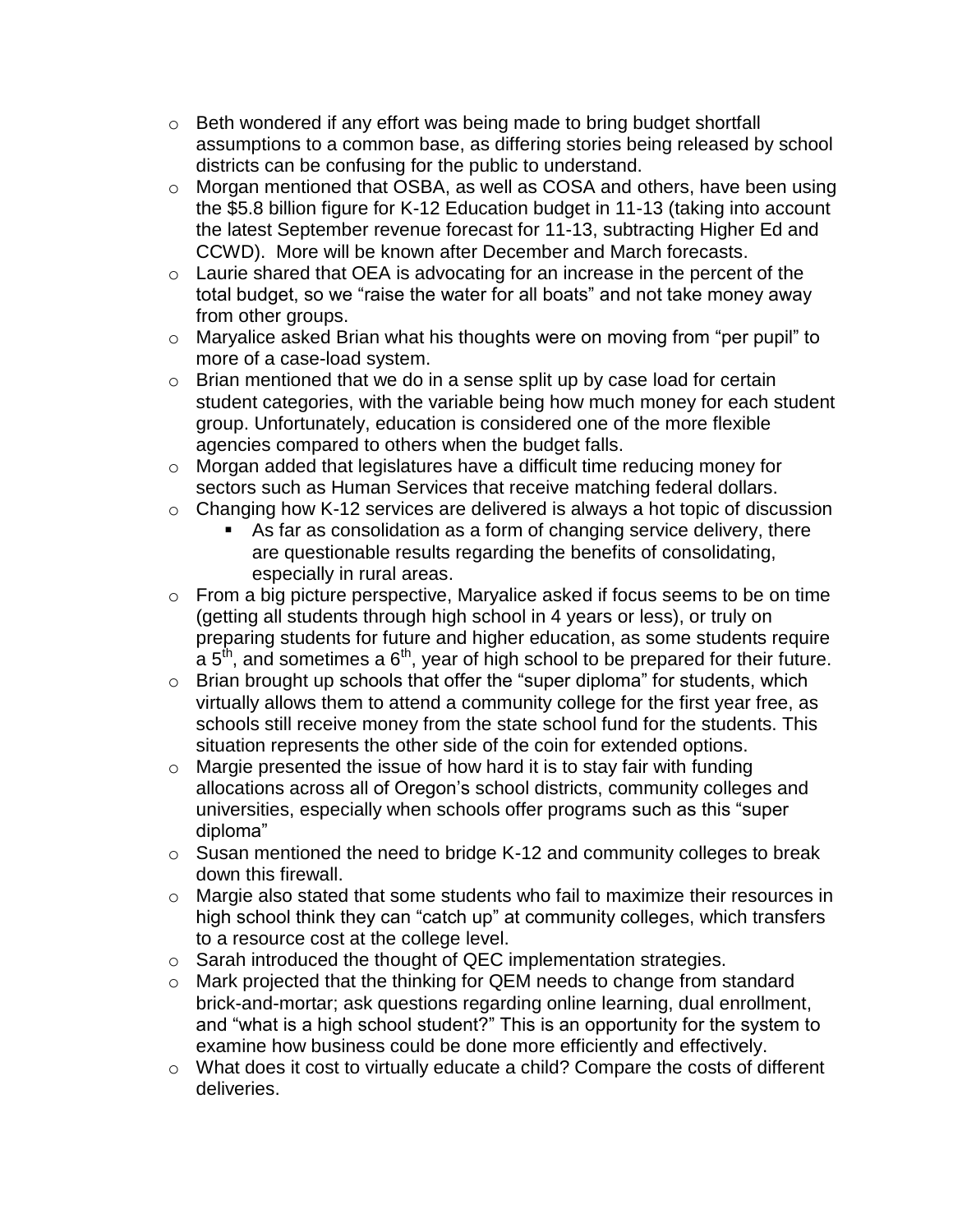# **Discussion**

- QEM Report Revisions:
	- o Brian suggested that exhibit 14 on page 29 of the report be revised to reflect more accurate budget numbers (the gap is bigger than the graph currently shows)
	- o Commissioners agreed that revisions should be made.
	- $\circ$  Maryalice mentioned that some concern has been voiced on the italicized sentence on page 3; that the message conveyed may be contradictory to our goal (it may be interpreted that funding doesn't matter)
	- $\circ$  Susan suggested that the sentence be removed from the QEM report; all commissioners agreed.
	- o Brian will replace page 3 and page 29 in the physical copies of the QEM report, and a new version of the final report will be posted on the QEC webpage.
- Communication's Plan for 2010 QEM:
	- o Commissioners Beth, Mark, Maryalice and Gail, along with Otto Schell (PTA), Laurie Wimmer (OEA), Tonya Gross (OSBA), and the McMinnville SD communications lead, met to discuss a communication's plan for the 2010 QEM report.
	- $\circ$  A first draft brochure was created for the QEM that could be distributed physically and/or electronically.
	- o Present a menu of options for review; schools may be able to pick out certain parts that they can implement.
	- o The first page of the brochure incorporates language pulled from the QEM report:
		- Specific bullet points to reach out to people who are unfamiliar with the QEM
	- o Second page: funding graph created by COSA
	- $\circ$  Focus on simplicity; try to recapture the audience that has possibly abandoned the QEM.
	- o Messengers:
		- **OEC** members
		- **Education Stakeholders**
	- o Audience(s):
		- **Parents**
		- **Stakeholder "rank and file" members**
		- **EXECTED EXECTED LEGISLANCE EXECTED** Legislature and other elected officials (Governor)
		- **State Board of Education**
	- o Modes of Delivery:
		- Website- full report and brochure (downloadable/printable)
		- Outreach to key stakeholders (via listserves and presentations)
		- Legislative Presentations- Ways and Means and Education Policy **Committees**
		- **Brochure- trifold with link to report**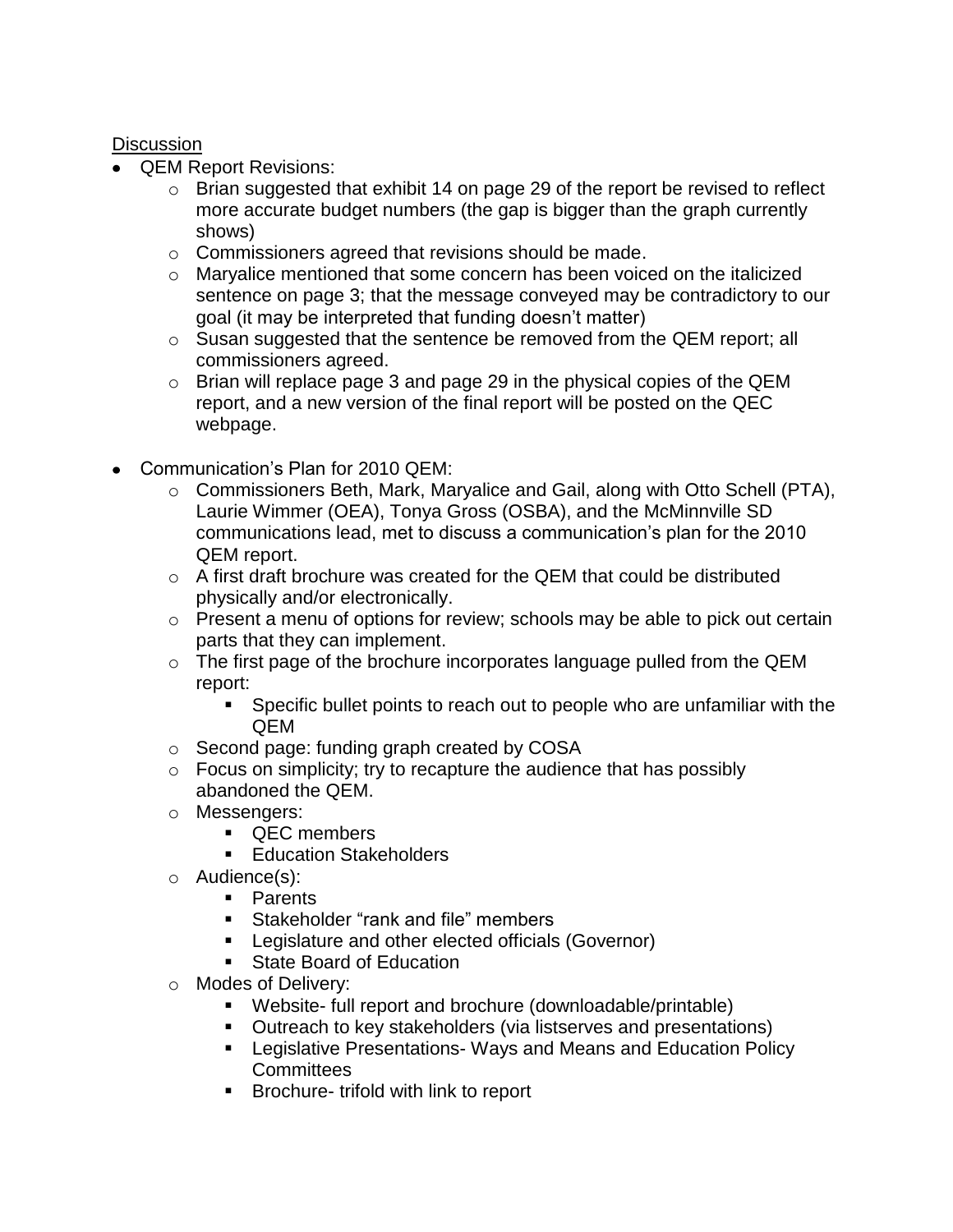- o Timeline:
	- Website/Brochure- November 15 upload of brochure
	- **Dutreach to stakeholders- November 1 to February 2011**
	- **EXECT** Legislative Presentations- December Interim for Policy Committees; Early February for Ways and Means
	- Other Elected- November 3 or after for new Governor (staff) and for others
	- Other outreach- from November 15 on as presentation opportunities may be scheduled
- o Beth wondered if brochures could be printed in time for the OSBA Convention, November 11-14.
- o Email any edits/changes/suggestions for the brochure to Jenni, and she will forward on to Maryalice.
- o Brochure edits discussion:
	- Better labels for graphs and charts (add dollar and year labels to COSA graph)
	- Numbers in the report do not align with numbers on the graph...
	- Last bullet on the first page: change "already learned" to "already been taught"
	- **Focus/align language with OR Diploma**
- $\circ$  Copies of the revised brochure draft will be emailed to commissioners
- Planning for the 2012 Round of the QEC:
	- o Review brainstorm list from October's meeting
	- o Oregon Diploma?
	- o Proficiency Learning?
	- o Mark: increased efficiencies; protect class size and teachers, and everything else is fair game for evaluation.
	- o Susan wondered if pinpointing the integration of services would narrow the scope under the large umbrella of increased efficiencies.
	- $\circ$  From a practical standpoint, what data do we have on the benefits/costs of restructuring administration, HR staff, etc? It would be helpful to provide a series of models that SD's could compare themselves to.
	- o Raising overall efficiencies would preserve resources/ the ability to increase student achievement.
	- $\circ$  Susan proposed that it may be beneficial to share the QEC's primary charge with the "Big 3" again, and present a carefully worded question around the thought of how the QEM could serve them better.
		- A poll with a similar question could possibly be available at the OSBA convention hot topics table
	- o Both OSBA and OEA would have opportunities to raise this question within their organizations.
	- o Maryalice asked if Brian would be able to attend a superintendent's meeting to explain the math portion of the QEM.